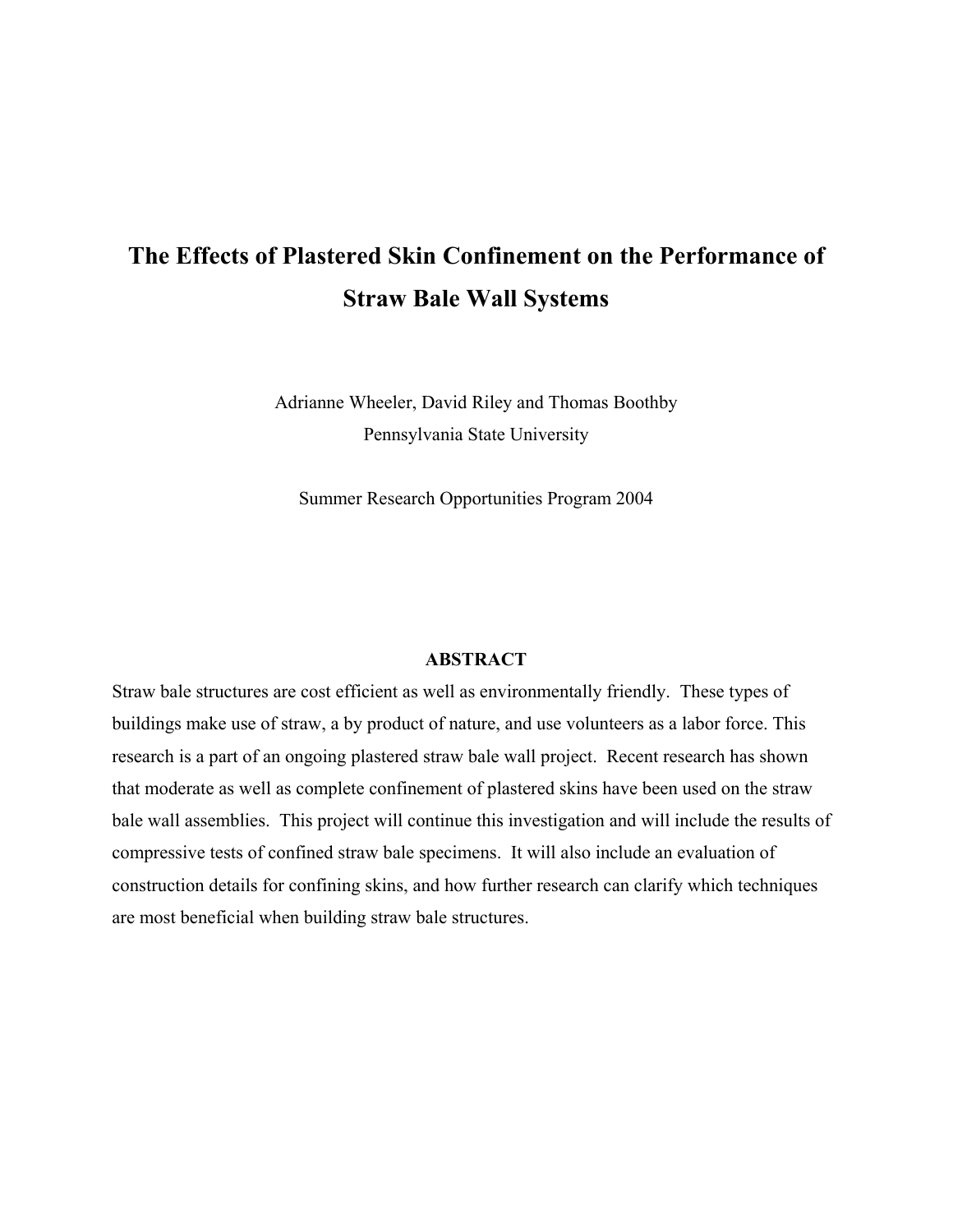## Table of Contents

| 1 |                                                                             |
|---|-----------------------------------------------------------------------------|
| 2 |                                                                             |
|   |                                                                             |
|   |                                                                             |
|   |                                                                             |
| 3 |                                                                             |
|   | 3.1 Figure - Four most common types of failures in straw bale walls5        |
|   |                                                                             |
|   |                                                                             |
|   | 3.4 Figure - Interior Skin Bearing Directly on Foundation and Exterior Skin |
|   |                                                                             |
|   | 3.5 Figure – Onsite construction technique for exterior and interior wall8  |
| 4 |                                                                             |
|   |                                                                             |
|   |                                                                             |
|   |                                                                             |
|   |                                                                             |
|   |                                                                             |
|   |                                                                             |
|   |                                                                             |
| 5 |                                                                             |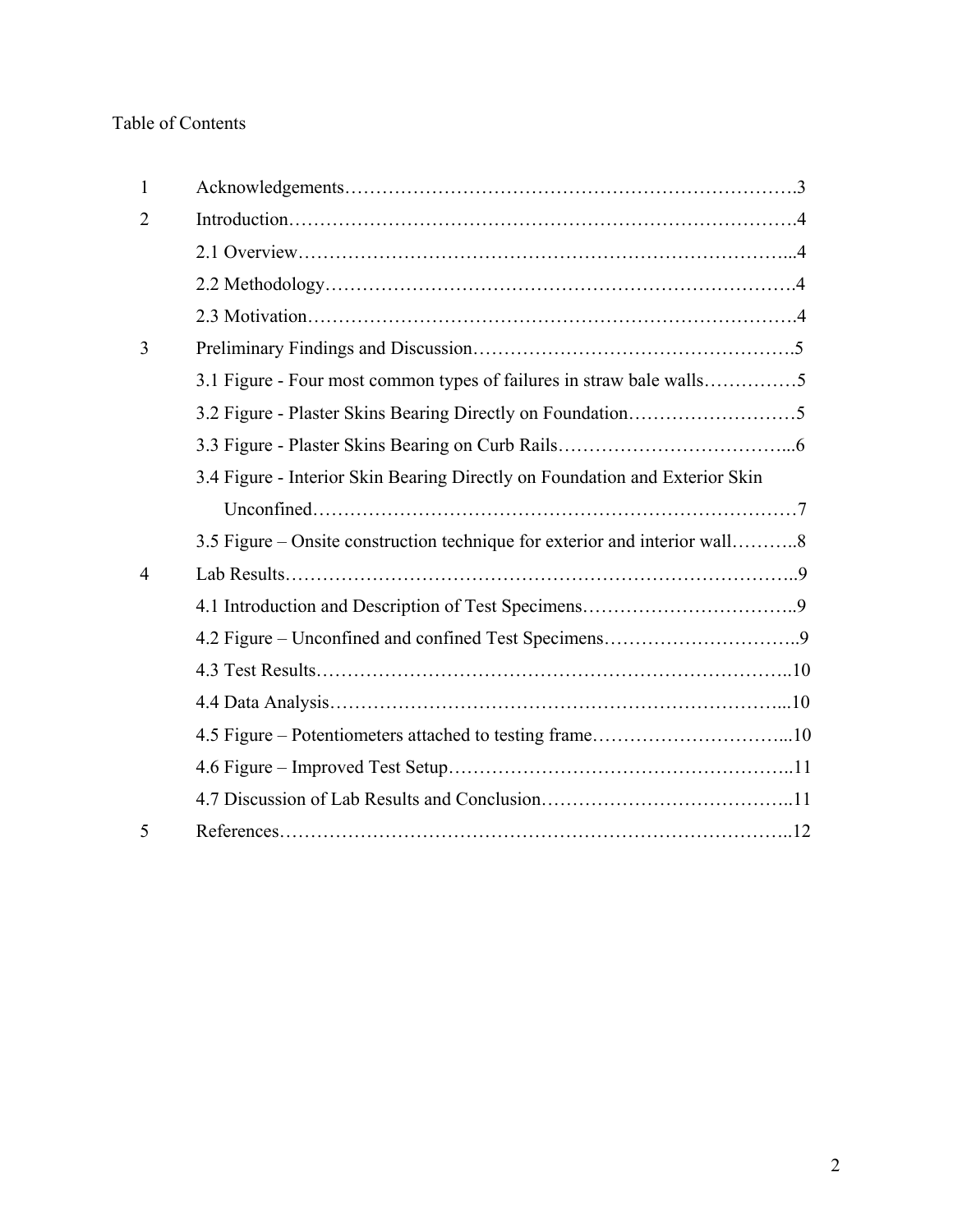## **1. ACKNOWLEGEMENTS**

I would like to thank the following for their support, guidance, and encouragement throughout this research process: Dr. David Riley, Dr. Thomas Boothby, Valencia Newell, Marcus Whitaker, Vivien Luo, Eva Shaltes, Noah Shaltes, Dr. Evelynn Ellis, Faye Hickman, Jonathan Stout, Nurian Badillo-Vargas, Jenneth Layaou, the Office of Graduate Educational Equity, and all my 2004 SROP peers.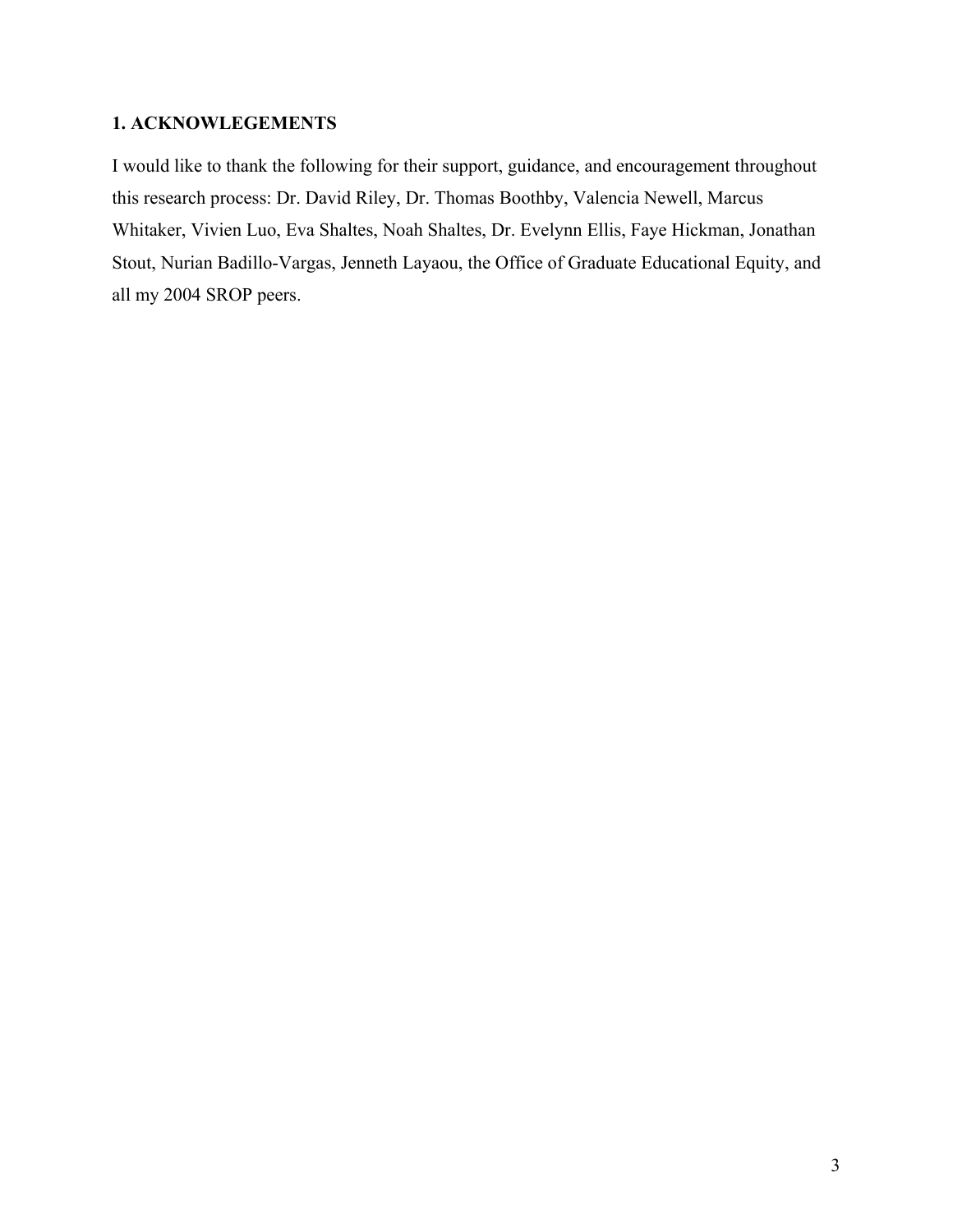## **2. INTRODUCTION**

## **2.1 OVERVIEW**

Load bearing straw bale wall assemblies (also called 'Nebraska-style') have been in use for more than a hundred years. During that period various structural tests were conducted on how much load these wall systems could endure. Experiments such as the ones conducted by Fibrehouse Limited (Lacinski et al., 2000) as well as tests under the direction of John Carrick, BE. M Eng Science suggests that plastered skins along with the plaster reinforcement are the main load carrying elements of a load-bearing wall system (Carrick, 1998). In other words, plastered straw bale walls act as structural sandwich composites, or stressed skin panels. Thus the real role of the straw is to then prevent the skins from deflecting under load. In a report, Structural Testing of Straw Bales and Straw Bale Walls, done by SHB AGRA, Inc. in 1993 it was stated that ignoring "the effect of stressed skin panels is to miss the point of structural straw bale walls" (Magwood and Mack, 2000). If the skins as a whole are important then paying attention to the construction details of the panels should also be crucial in the construction of plastered straw bale walls. However, currently there is very limited information on how the confinement of skins on the walls contributes to the overall load bearing capacity of the wall.

## **2.2 METHODOLOGY**

After obtaining laboratory results, done by Dr. David Riley and Dr. Thomas Boothby Associate Professors of Architectural Engineering at Pennsylvania State University, the next step is to do a literature review of construction details for plaster confinement. After that, a visit will be made to a straw bale construction site, where literature findings can be compared to techniques used in the field. Finally, conclusions will be drawn and suggestions for further research will be made.

## **2.3 MOTIVATION**

In the Strength-Testing of Stucco and Plaster Veneered Straw Bale Walls conducted by David Riley in 1998, it was assumed that the "confinement of the veneer finish at the bottom and two sides confined the movement of the plaster skins" (Riley et al., 1998). This indicates that skin confinement is important in the stability of a wall system. Questions are then raised, what kind of confinement gives the wall its best performance, and what are the effects of each type of confinement? From there the hypothesis is stated for this report that proper confinement of plastered skins will substantially increase the overall performance of load-bearing walls.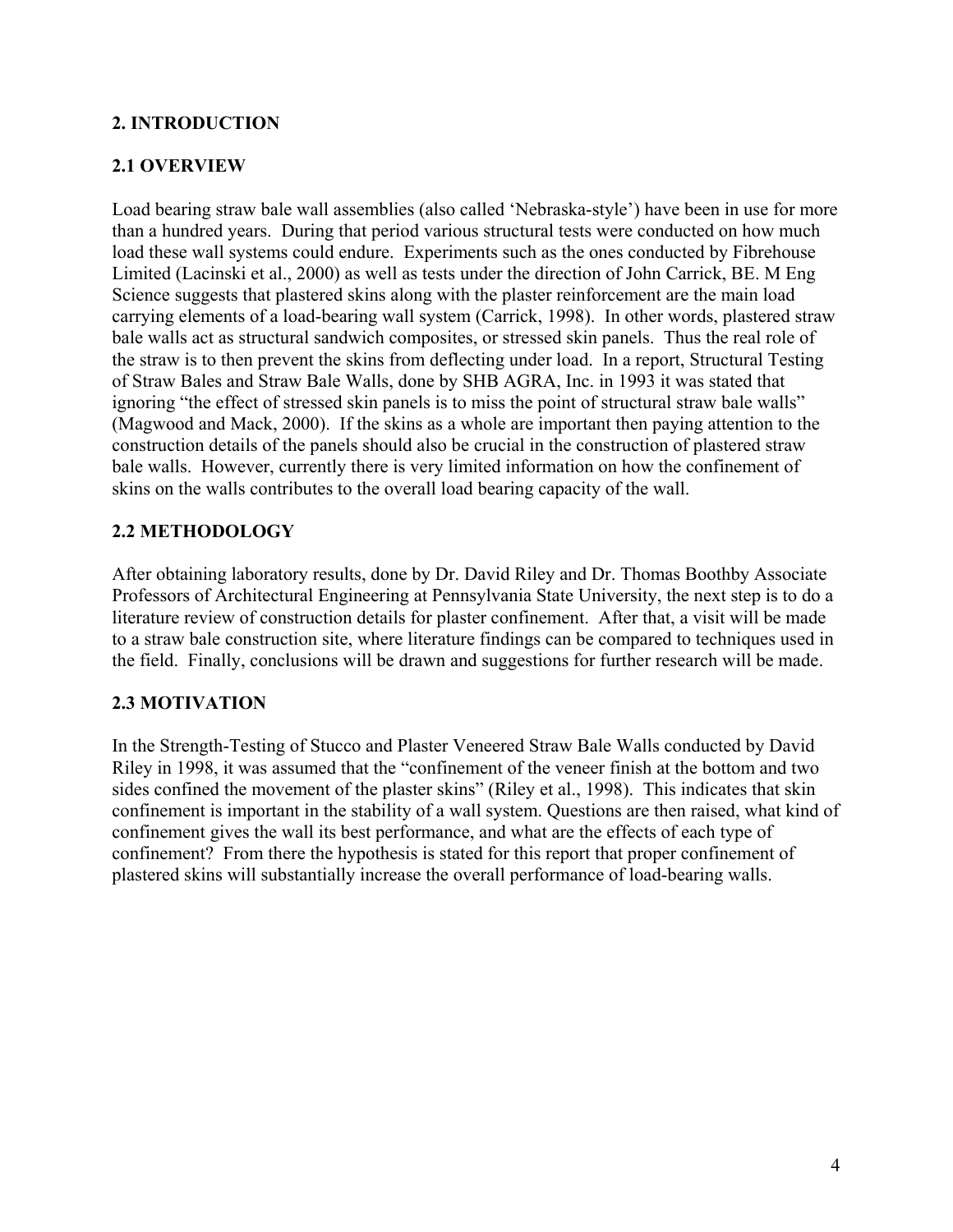#### **3. PRELIMINARY FINDINGS AND DISCUSSION**

The test results for this research on the effects of plastered skin confinement support the hypothesis that confined skins strengthen straw bale wall assemblies. The literature findings are also useful in the sense that they offer options for confining Nebraska-style straw ball walls; however the literature does not elaborate on the advantages and disadvantages of each technique of confinement. Typically under vertical loads there are four types of failures that can occur in straw bale wall systems (Figure 3.1). These include (1) global buckling, (2) local buckling (3) bearing, and (4) vertical shearing.



Figure 3.1- Four most common types of failures in straw bale walls (Donahue, 2003)

Shearing, the fourth failure mode is the focus of this research. Shearing occurs when unsupported skins slip past the bottom plate. This failure occurs most commonly due to improper confinement. Chris Magwood states in *Straw Bale Details* that

 "The most important structural requirement in the design of foundations is that the plaster skins bear directly on or transfer loads to the foundation, because it is the plaster skins which transfer the roof load to the foundation (Figure 3.2)" (Magwood, 2001).



Figure 3.2- Plaster Skins Bearing Directly on Foundation (Magwood, 2001)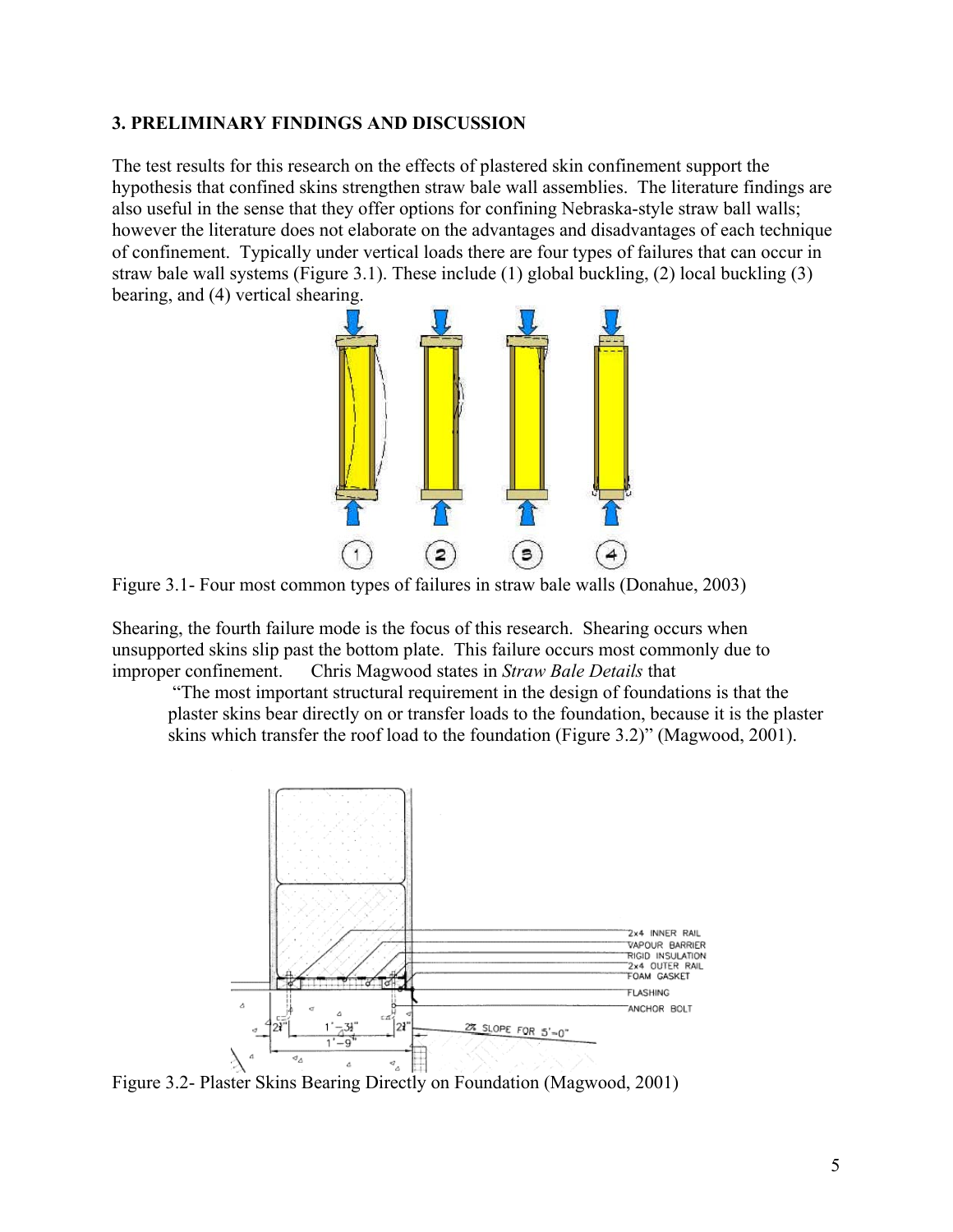One of two other variations of this rule is setting curb rails one inch wider than the bales to support the skins (Figure 3.3). Curb rails are used to elevate bale walls to avoid water build up at the base of the bales. With this method it is common however "for the skins to slide over the curb rails on which the bales sit, and continue sliding until they hit the floor" (Magwood, 2001). This suggests to designers that setting skins on the rails is almost equivalent to no confinement under the skins at all.



Figure 3.3- Plaster Skins Bearing on Curb Rails (Magwood, 2001)

Another commonality to the construction of load-bearing walls is to, "align the outside skin along the outer face of the bearing plate at the top and the foundation (Figure 3.4); its capacity, however, to resist imposed vertical or shear loads is limited," (King, 1996). If the exterior skin has limited strength to withstand vertical loads then perhaps the interior skin, that rest on the inner foundation, takes a larger portion of the load to prevent failure in the wall. The entire process of confining only one side of the wall leads the skins to rely solely on the strength of the staples used on the mesh and other plaster reinforcement. In Cale Ash's thesis, In-Plane Cyclic Tests of Plastered Straw Bale Wall Assemblies done at the University of Illinois, Urbana-Champaign, cement stucco walls along with earth plaster walls with various levels of plaster reinforcement were tested. The cement plastered walls were constructed using 17-gauge stucco mesh as skin reinforcement in one experiment and 14-gauge mesh, additional staples, and dowels in the skins in the other experiment. The results of the two tests under in-plane loads were 6.4 kips and 19 kips in the more reinforced wall. The capacity of skins resting solely on the strength of the staples and mesh thus varies greatly depending on the level of reinforcement used. To avoid premature failure considerable skin reinforcing in addition to skin confinement should be practiced in the field on load-bearing wall construction.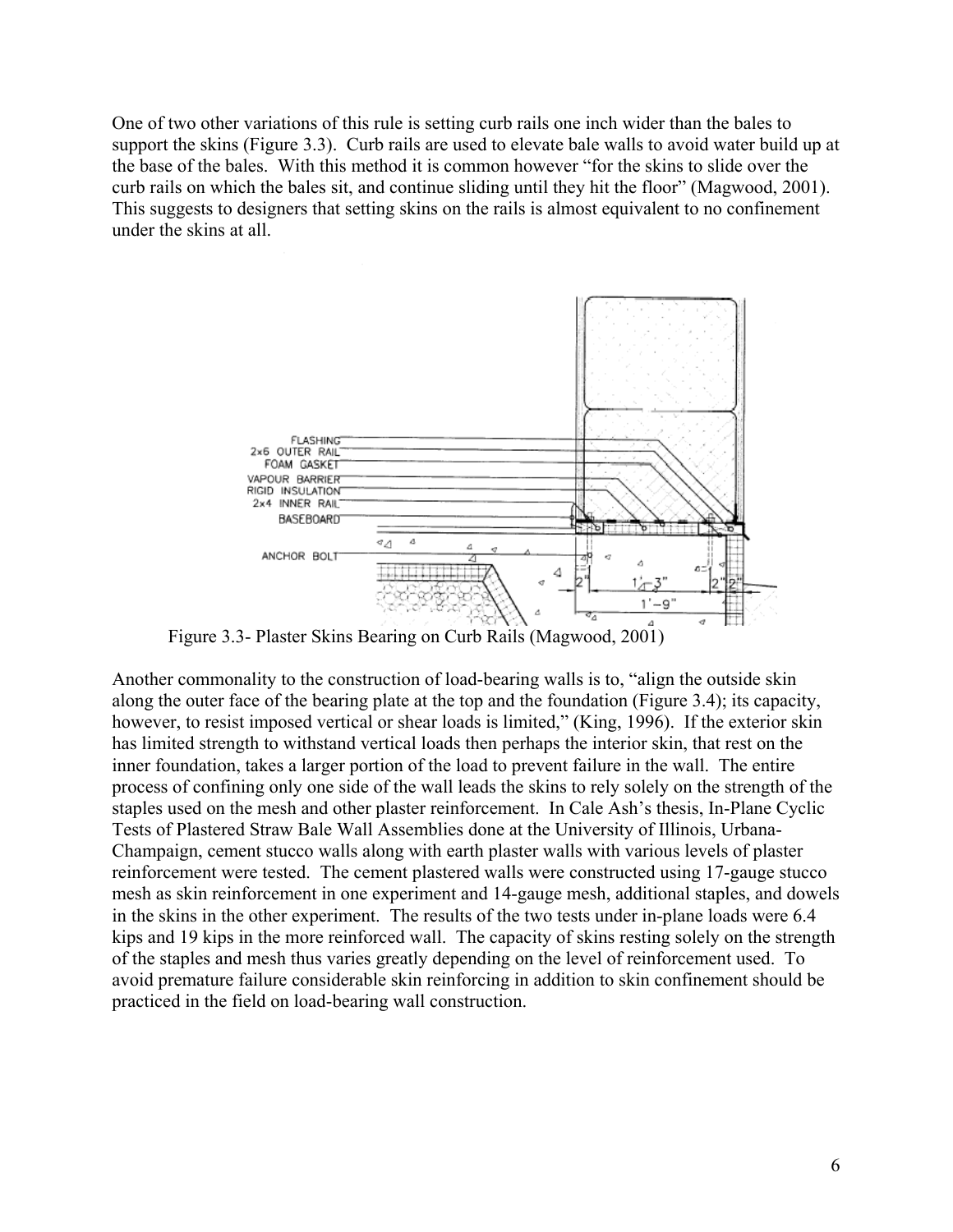

Figure 3.4- Interior Skin Bearing Directly on Foundation and Exterior Skin Unconfined (Koko, 2001)

All three of the previous techniques follow Magwood's direction, but all possess notable flaws with their performance. This demonstrates that his statement is very true, but can be interpreted in many ways. Thus, researchers and engineers have come up with their own load transferring methods of confining skins other than the three methods mentioned above.

A current case study of new confinement methods is seen in the designs from the American Indian Housing Initiative (AIHI) group. This summer the AIHI group worked on building a technology center for the Chief Dull Knife College located in Lame Deer, Montana. The American Indian Housing Initiative (AIHI) is a program whose overall goal is to develop sustainable designs and construction processes to aid in the solution of the housing crisis of tribal based communities, such as the Northern Cheyenne Nation of southeastern Montana. The structure is to be 64' x 44' and 19'-4" in total height. The exterior of the building has three layers of stucco, the first two of which are thicker; the final outside coat is thin and colored for appearance. The interior has the same three coats, all applied. The final colored coat will be applied in a few months once the first two coats have had a chance to thoroughly dry. The interior skin rests upon a concrete ledge which allows the skins to transfer roof loads to the foundation.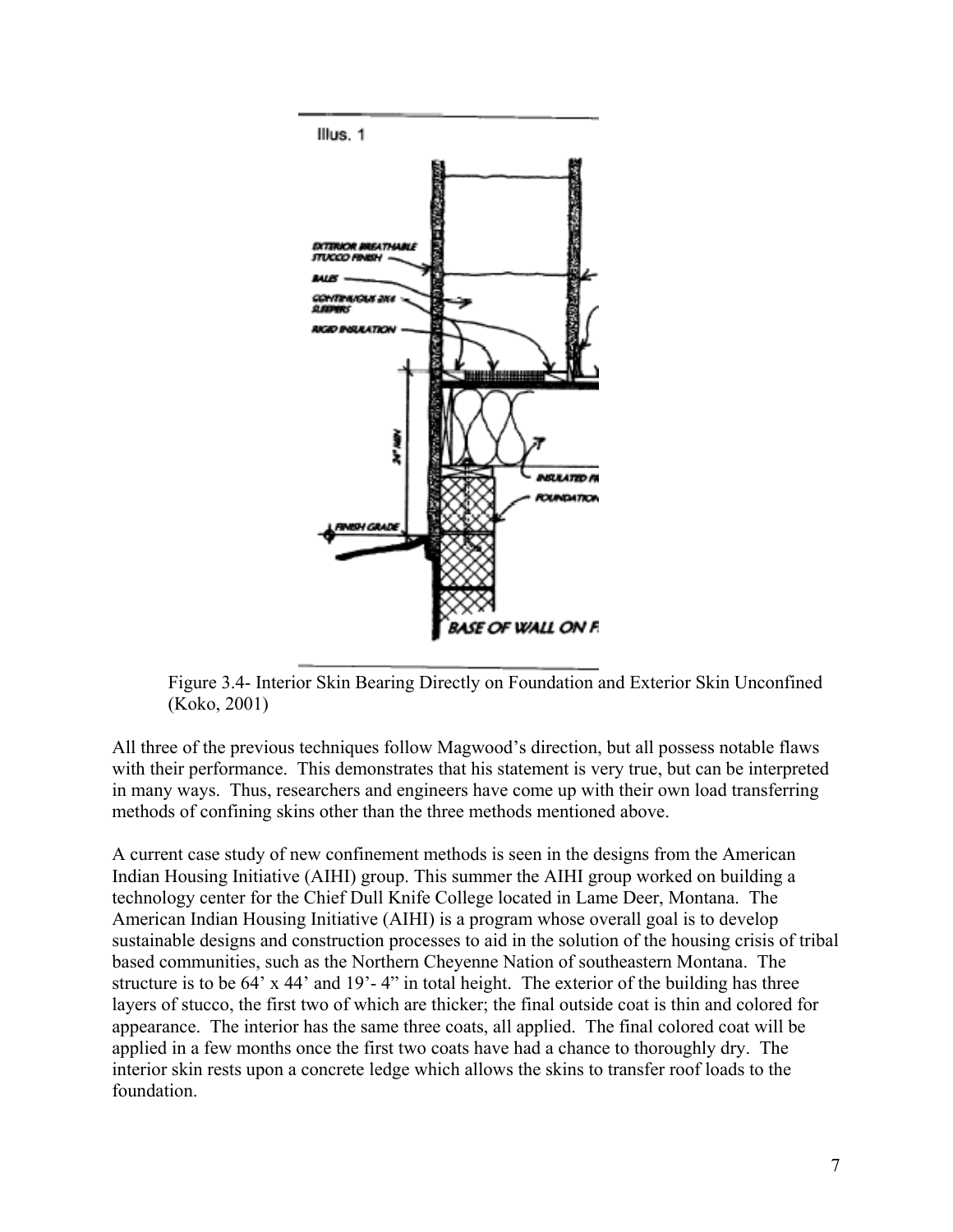The upper portion of the exterior wall will rest on strips of J-channel, while the bottom section of the wall, composed of Insulated Concrete Forms, will be plastered with synthetic stucco and remain unconfined. (Figure 3.5 a and b)



Figure 3.5- Onsite construction technique for exterior and interior wall

The designers for this project plan compare the amount of cracking under the window in the exterior skin to the amount of cracking in last years project to see if cracking decreased using this method. It is also projected that the wall will act like a wall that is plastered in one continuous coat of stucco and not like two separate skins. All the techniques mentioned should be tested and compared with one another for additional strength and weaknesses. By researching these methods and finding other strengths and weaknesses in them, straw bale enthusiast can find new and conceivably better ways of confining veneer.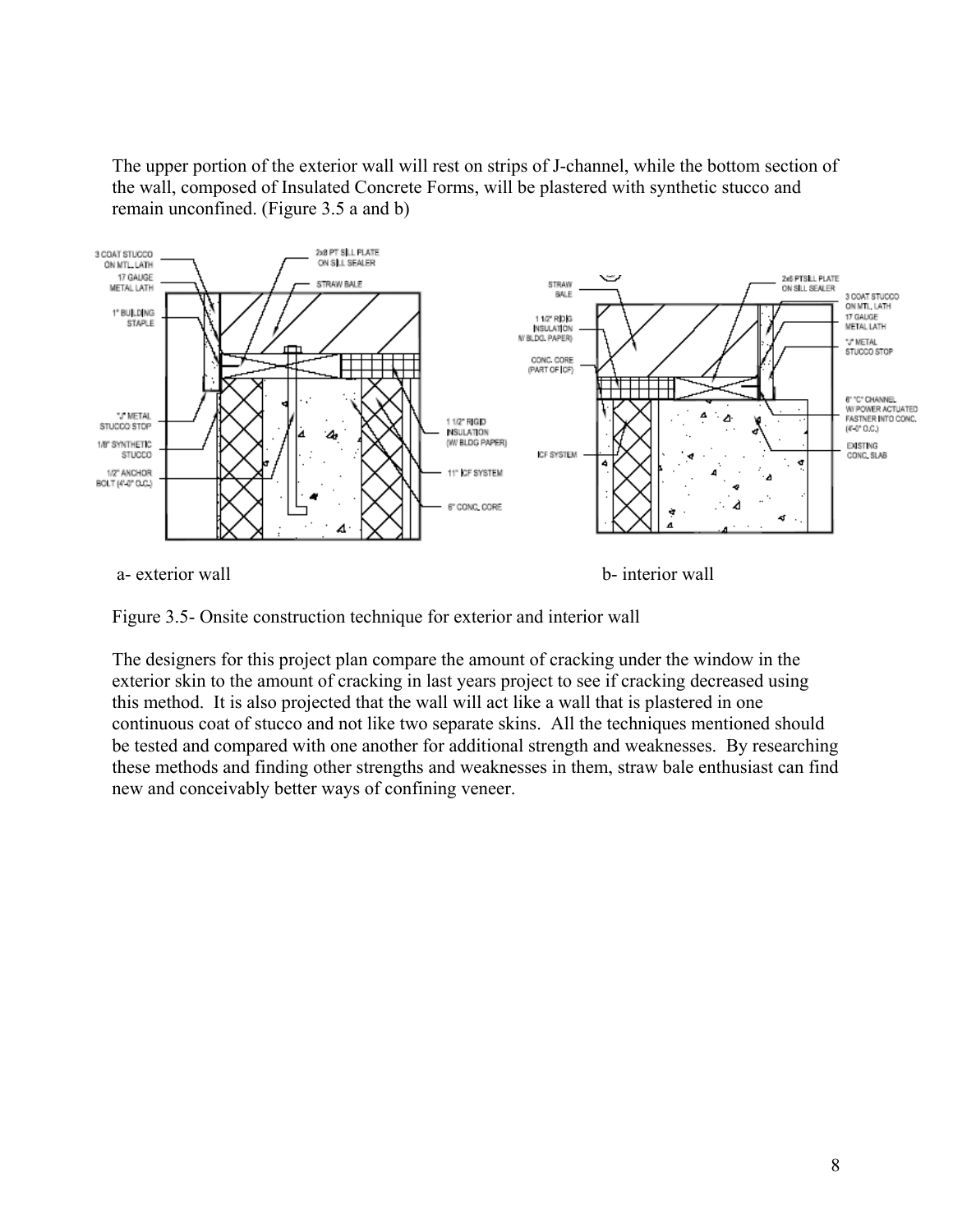## **4. LAB RESULTS**

## **4.1 INTRODUCTION AND DESCRIPTION OF TEST SPECIMENS**

Laboratory test conducted by David Riley and students in 2003-2004, at Pennsylvania State University, showed some of the benefits to confining plaster skins. In this program, they tested walls with moderately confined skins and walls with completely confined skins. The test specimens were four feet long three bales high plastered straw walls. The bales were pinned with rebar, sandwiched in 17-gauge wire mesh using pins, and plastered with cement stucco. Each wall had top and bottom box beams placed on them that were strapped to the bales with polypropylene strapping. On the top of the upper box beam laid a steel plate to evenly distribute the load to the bales. The entire specimen rested on a bottom plate that had threaded rods connected to the floor. The stucco was confined with Z-channel on the top of the skin and Jchannel on the bottom. The confined specimen had additional 2x6 and 2x4 battens along the top and bottom of the plaster skins (Figure 4.2a). The other specimen did not have the extra batten on the bottom of the skins for support (Figure 4.2b), so the skins rested solely on the J-channel. Two 20 kip hydraulic pumps electronically applied the load pressure to the walls. Both specimens under went compression tests. The testing frame to which the specimens were hooked up comprised of the potentiometers three along either side and two, front and back. Strain gauges were also placed vertically along the front and backside of the wall.





Figure 4.2- Unconfined(a) and Confined(b) test specimens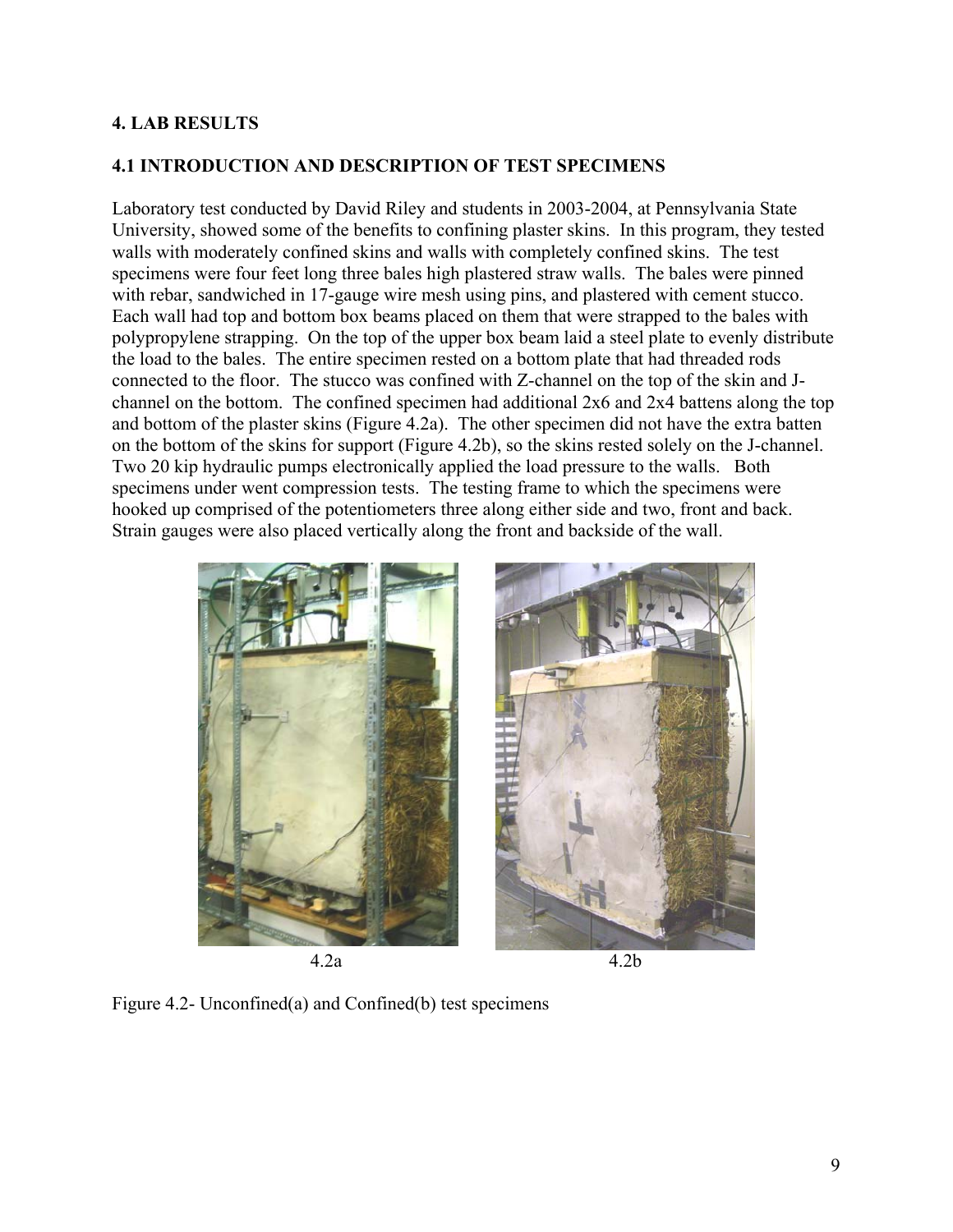## **4.3 TEST RESULTS**

During the compression test with moderate confinement the total wall system withstood about 7,000 pounds, and the skins vertically sheared off the lathe. In the first case of complete confinement the wall failed at about 16,000 pounds and the skins remained in place with minor cracking. This specimen also continued to fall forward as greater load was applied. The second fully confined specimen tested did not reach failure in the lab. At a load of 20,000 pounds the specimen incurred little cracking in the plaster, and stood perfectly erect. The second specimen compares quite well with the highly reinforced specimen in Cale Ash's test which withstood 19kips.

## **4.4 DATA ANALYSIS**

The potentiometers connected to the wall specimen in the completely confined test incurred technical difficulties. Before the test began it was hypothesized that the bottom potentiometers would receive the biggest recording of deflection, since all loads were being applied from the top of the wall and transferring downward.



Figure 4.5 potentiometers attached to testing frame

It was also assumed that the wall would hold more than the wall with moderate confinement. The middle potentiometers did not give any recording of data on either side of the wall, which would infer there was no deflection in the center of the bale. This conclusion however is unreasonable to assume due to the unlikely hood of a wall deflecting on the top and bottom with out going through the center. The illogicality of the graphs is explained by the potentiometers being secured to the testing frame and not the actual test specimen (Figure 4.5). This setup allows for the potentiometers to record the movement of the frame in addition to the deflection in the wall, which is not what researchers were looking for in this test. To address this issue, the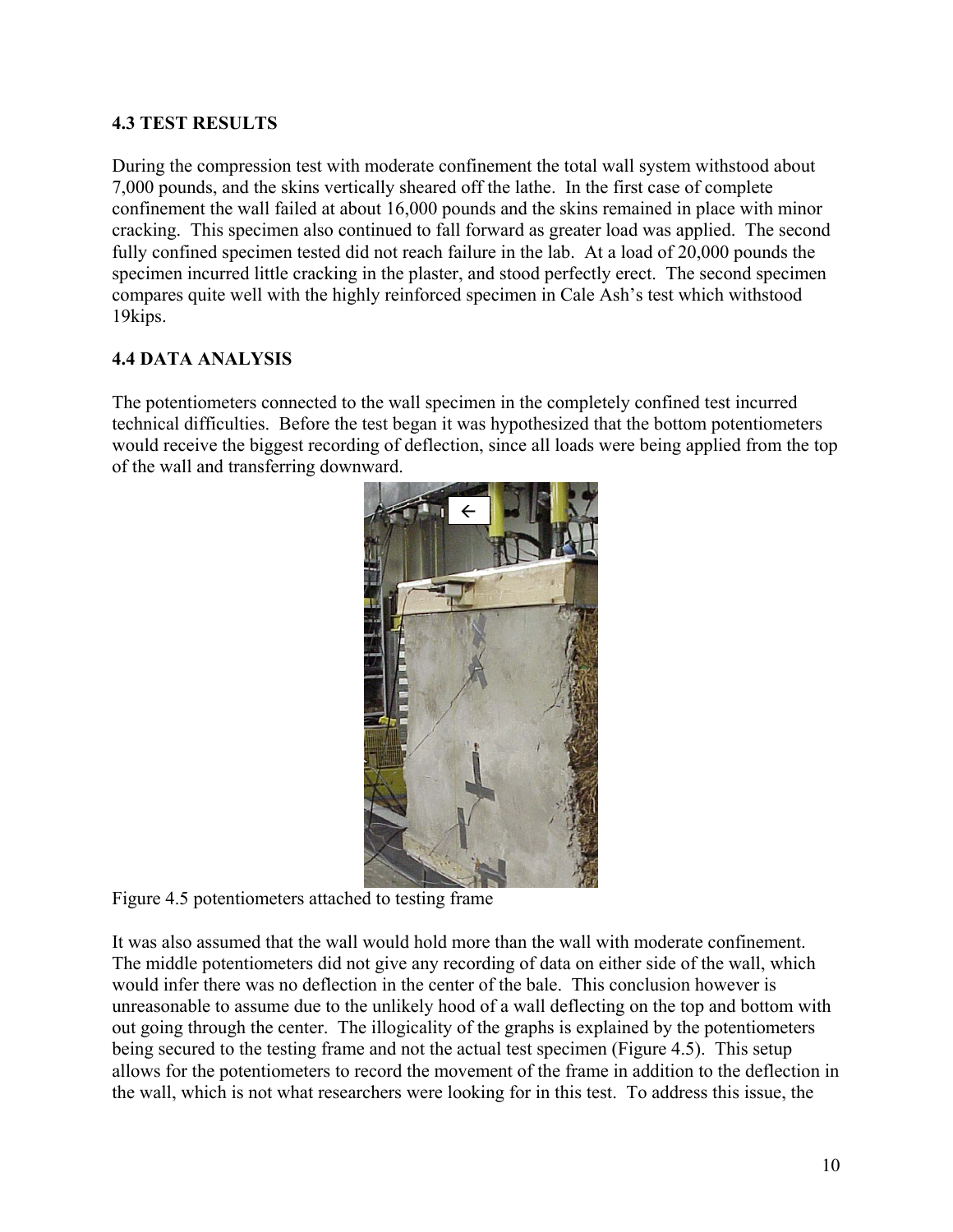second test specimen had the potentiometers attached to the upper box beam of the wall instead of the testing frame (Figure 4.6), in an attempt to eliminate the bias incurred from the frame during the previous test. Despite the fact that the data did not come out as clear in the first test of complete confinement, there is assurance that the results for the second specimen, when made available, will be very accurate. Even without the exact load versus deflection pattern it is evident that the wall held substantially more than the moderately confined specimen.



Figure 4.6 – Improved test setup with potentiometers attached to box beam

## **4.7 DISCUSSION OF LAB RESULTS AND CONCLUSION**

Placing additional supports on the frame, kept the frame in place as load was applied to the wall. Having a steady setup applying load, allows the load to transfer directly into the wall and not to the frame. This test gives a more accurate picture of what a well confined wall can do. The moderately confined skins withstood 7kips on J-channel alone. This shows that J-channel is just the beginnings of obtaining a well built wall. Just the addition of one 2x4 tripled the holding capacity of the wall. This experiment only strengthens the reason why skins should be placed on the foundation of straw bale structures. Other methods to look into when testing plastered wall is placing the wall close to the ground, and letting the skins rest on the floor. A test of this nature would give the most realistic results compared to setting skins on the foundation on construction sites. Also conducting test with wall assemblies that have fully confined skin on one side and unconfined skin on the other, will give researchers an idea to how "half confinement" works compared to confinement of both sides. Results from a test of this kind can address the question, is there a possible long-run disadvantage to only confining interior skins, and if not what makes confining only one skin work? Until these questions are addressed the best and most reliable method of confining plastered skins is to place both skins on the foundation of the structure. So far this is the only full proof method of allowing the skins to transfer roof loads directly to the foundation.